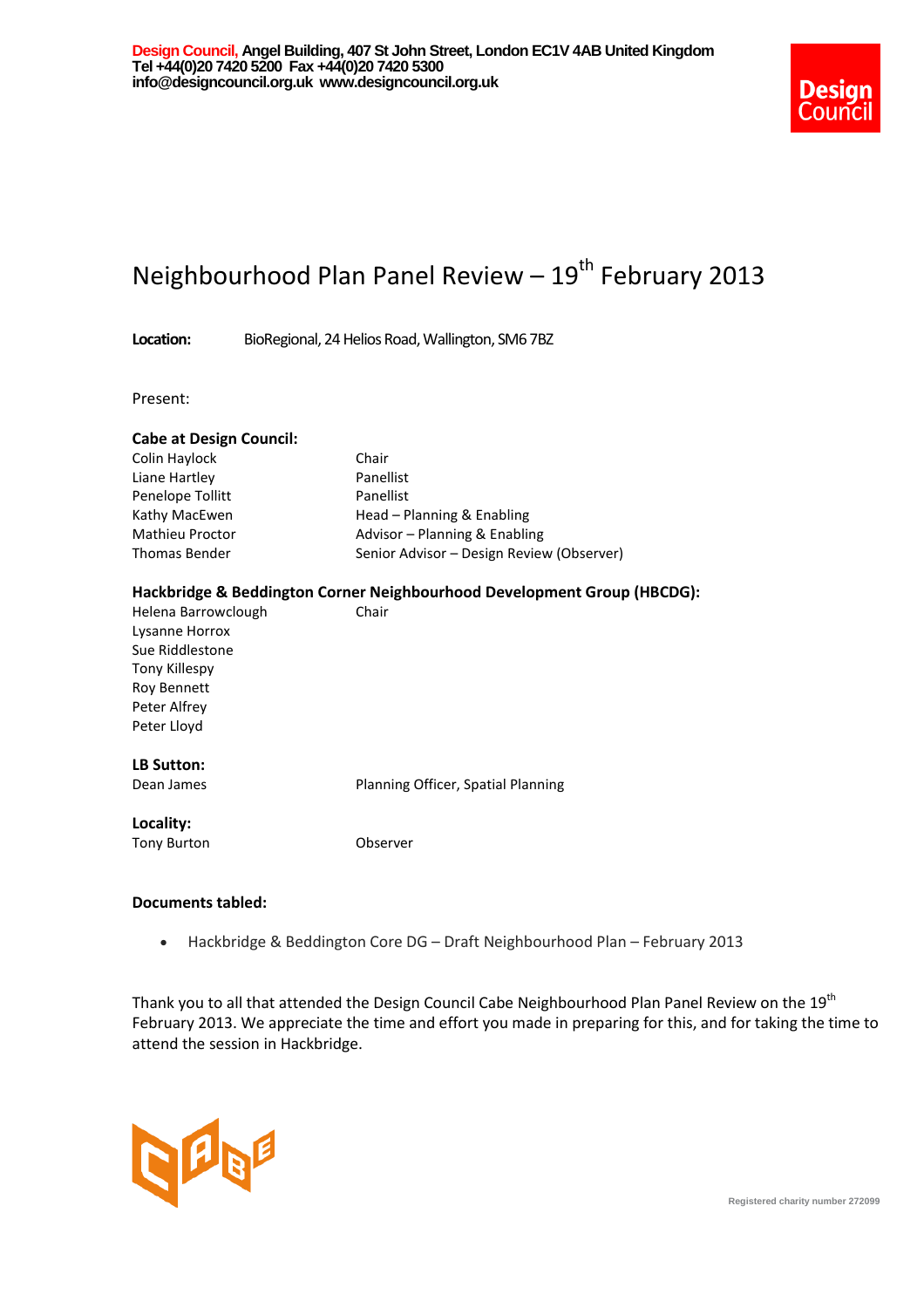

Listed here are the informal review notes. These are not Design Council Cabe formal comments, and are merely to act as an aid for any points you may not have captured on the day. We hope that you find them useful.

## **Key points**

- Be 'hard-nosed' and pragmatic, focussing on what you want to change in your neighbourhood, alongside what LB Sutton can do for you – attempt to work from 'specific issues out to the strategic', rather than 'general topics into detail'
- Be conscious of the fact that Hackbridge & Beddington is 'more than a plan' you're an organisation who are already making changes and \*doing\* neighbourhood planning – even if you edit your emerging plan, nothing you have done will be wasted
- You have already completed an impressive quantity of work, and are considering some very interesting challenges – you will benefit from further definition of your priorities and a greater degree of clarity around 'this place'
- The 'Heart of Hackbridge' concept is strong, and would benefit from greater attention to make it work better – think about how to accommodate 1500 new residents who will contribute more than just outward commuting
- The policies you develop will be utilised as Development Management tools endeavour to make them user-friendly

We were hugely impressed with the volume and quality of the work that has gone into the draft Hackbridge & Beddington Corner Neighbourhood Plan. A tremendous start has been made on developing your Neighbourhood Plan, with the level of maturity you have as an organisation, and the positive aspirations you have for your place, clear to see – you should take great strength from this as you move forward in the plan-making process. The emerging plan would perhaps benefit from a clearer sense of the unique characteristics of Hackbridge, and those issues and qualities of place you feel are most significant to you as a neighbourhood group – this prioritisation exercise can then feed into your Vision for Hackbridge and Beddington Corner, and the policies required to achieve the outcomes you want to see. In addition, by establishing what it important to you, it may be easier to be show how the Hackbridge & Beddington Corner Neighbourhood Plan differs from the LB Sutton Core Strategy, and those principles any potential developer should adhere to when negotiating a planning application.

There is real power within the planning system, and the way in which your plan will be used as a development tool. There are some issues, such as supply chains, that are clearly linked to the 'sustainable suburb' concept, but which fall outside the statutory planning system – consider developing an Action Plan alongside the Neighbourhood Plan to capture these issues, and to reflect the wider role an impressive organisation like the Hackbridge & Beddington Corner Neighbourhood Development Group could assume.

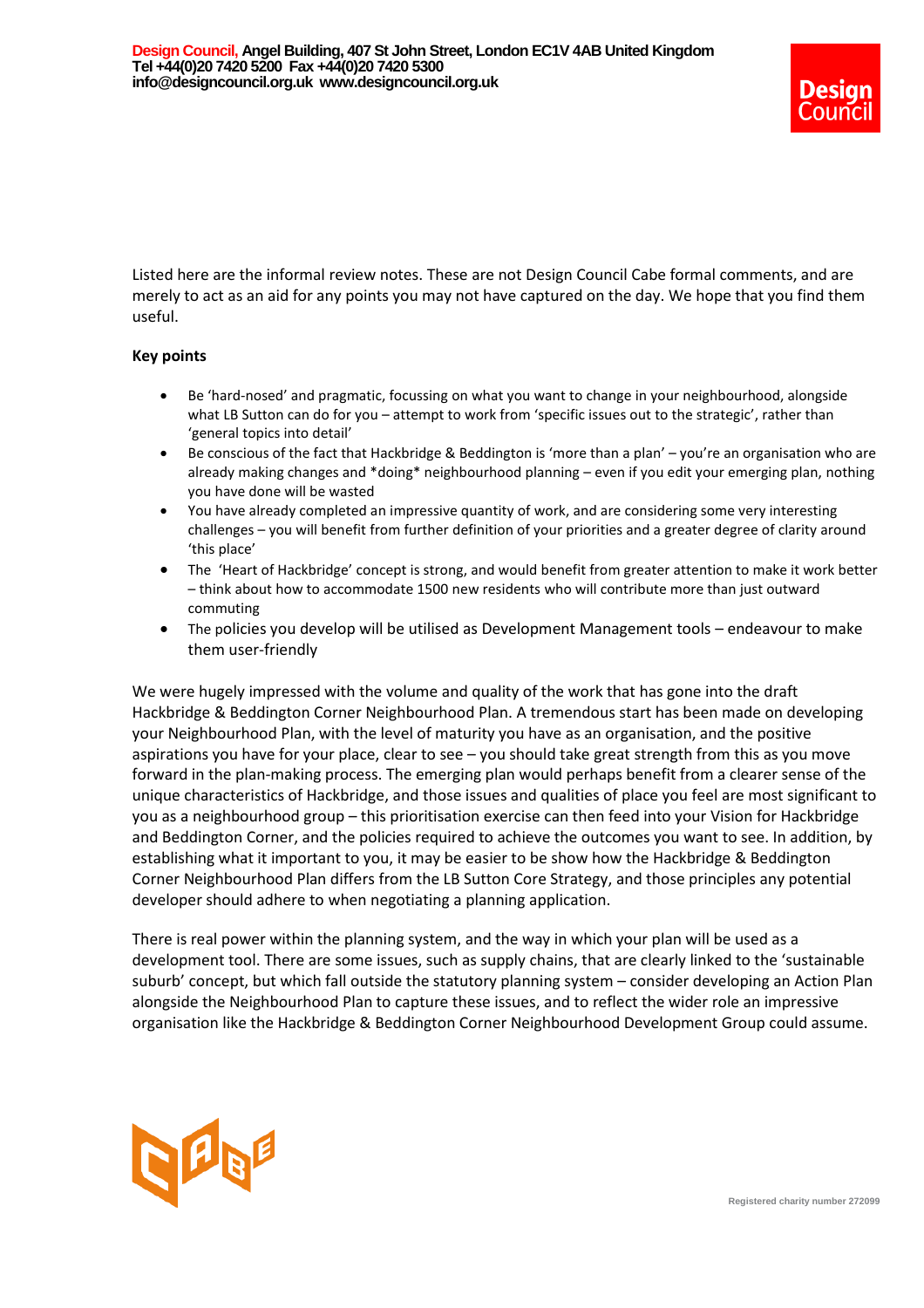

The discussions held in the workshop can be summarised under the three headings taken from Planning for [places:](http://webarchive.nationalarchives.gov.uk/20110118095356/http:/www.cabe.org.uk/publications/planning-for-places) telling the story, set the agenda and say it clearly.

#### **Telling the story**

- Though HBCDG's aspirations are identifiable at present, it is difficult to sense your priorities
- Clearly presented ideas about what would constitute successful outcomes for the community in future, will help in your negotiations with developers and stakeholders – this will require you to identify your priorities and areas of significance – it might be useful to think about what you would say about a future Hackbridge in 10 minutes
- It is important to clearly state areas of difference between the HBCDG Neighbourhood Plan and the adopted LB Sutton Core Strategy – there seems to be overlap on sustainability and the Wandle Valley Park – think about what your Neighbourhood Plan is adding to extant policy
- Map and discuss particular areas of intervention and specific important sites it would be good to look at some places in much more detail
- The key issues matrix you have developed is good, well realised, and attractive
- The plan would benefit from an Executive Summary this can help in discussing what you want and where you want to go – a 3-5 page plan summary document can act as a basis for consultation with stakeholders
- At present the Vision is overly broad, and could be used to describe anywhere this is a missed opportunity to talk about things that are significant to the community, such as Beddington Country Park – developing a Vision should force you to think about what really matters for your place – it's a process of establishing what is uniquely significant to you, and what your specific priorities are - an example might be that HBCDG is considering a 'green economy', and not just a 'traditional' economy
- Consider and list the Principles derived from community consultation that can and should drive site organisation - the Vision is a statement of the outcomes from this process - it may also be beneficial to incorporate a hierarchy into your vision, ranging from the wider strategic to the site specific
- At present, the 'Environment' section doesn't bring out the big things in your neighbourhood like Beddington Regional Park or the River Wandle – your presentation touched on how important these features are to you, so bring them forward in your plan
- The idea of being an 'exemplar suburban sustainable community' is attractive ensure that readers know what being a sustainable community this actually means in terms of your plan, and how it will be delivered
- The Neighbourhood Plan has the potential to include a richer range of aspirations than the LB Sutton Core Strategy, such as the future of the Felnex site and **your** community objectives to maximise sustainability – remember that 'simply summarising' isn't simple!

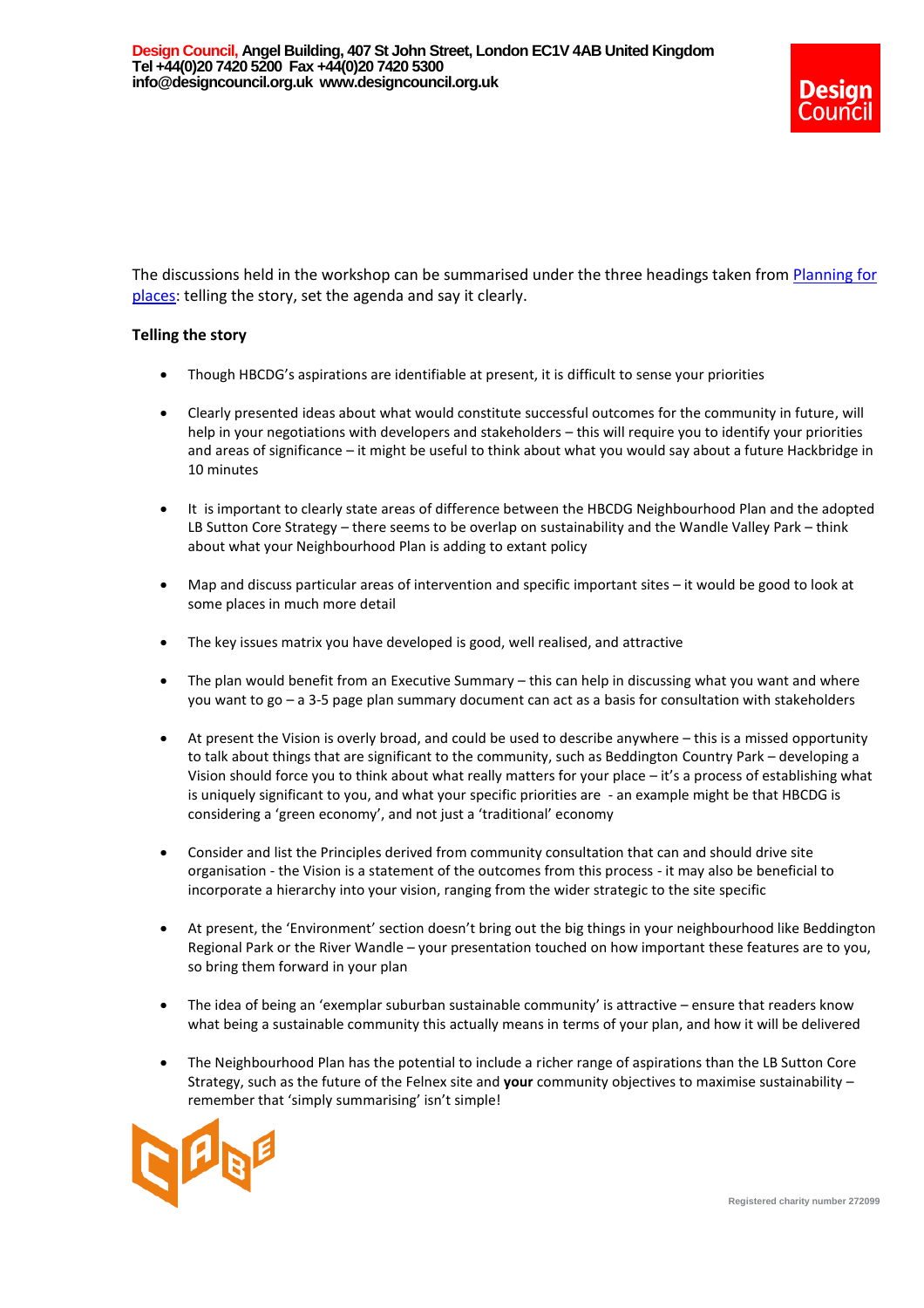

- Neighbourhood Planning does not exist in a vacuum the wider socio-economic context is constantly changing – think about the possible future scenarios your completed Neighbourhood Plan might be used within
- Think about drafting a Community Charter
- Policy and outcomes must be related to one another, with 'policy' showing the thinking required to achieve desired 'outcomes' – it is acceptable to develop detailed policy after you have made decisions about the key things you want to influence, and what you actually want to achieve – also give consideration to those things that must not happen if your objectives are to be realised
- It may be useful to develop an Action Plan alongside the Neighbourhood Plan to contend with those problems that cant be solved through planning - for example, planners can't control supply chains - be clear what will be delivered through the Neighbourhood Plan, and what will require other measures
- The Felnex site and Hackbridge Station clearly show as places needing stakeholder negotiations
- Understand the need for stakeholder engagement in the Wandle Valley think about where is it likely you will want to significantly diverge from LB Sutton policy - where will you make a difference?
- Take this opportunity to define those neighbourhood qualities and characteristics you value, and which must be set aside – the Neighbourhood Plan should be a tool for discussions about development applications, with applicants being told 'these are the things we value as a community, so how your application will add to them?'

#### **Setting the agenda**

- Hackbridge's development has been piecemeal don't replicate this in the document strive for a coherent single document – e.g. be aware that at present your Policy Objectives are different to your Initial Objectives
- Ensure the plan is realistic and feasible consider how do you deliver? How do you fund?
- The concept of 'streets as places' is good, and a lot can hang from this great idea
- You are right to focus on the green grid as the jewel in the crown
- Consider your plan as a live document
- Think about the power that the legislative framework of the 1990 Town & Country Planning Act actually gives you – the Localism Act 2011 is an 'insert' to this – the real power is to use the planning system to your community benefit

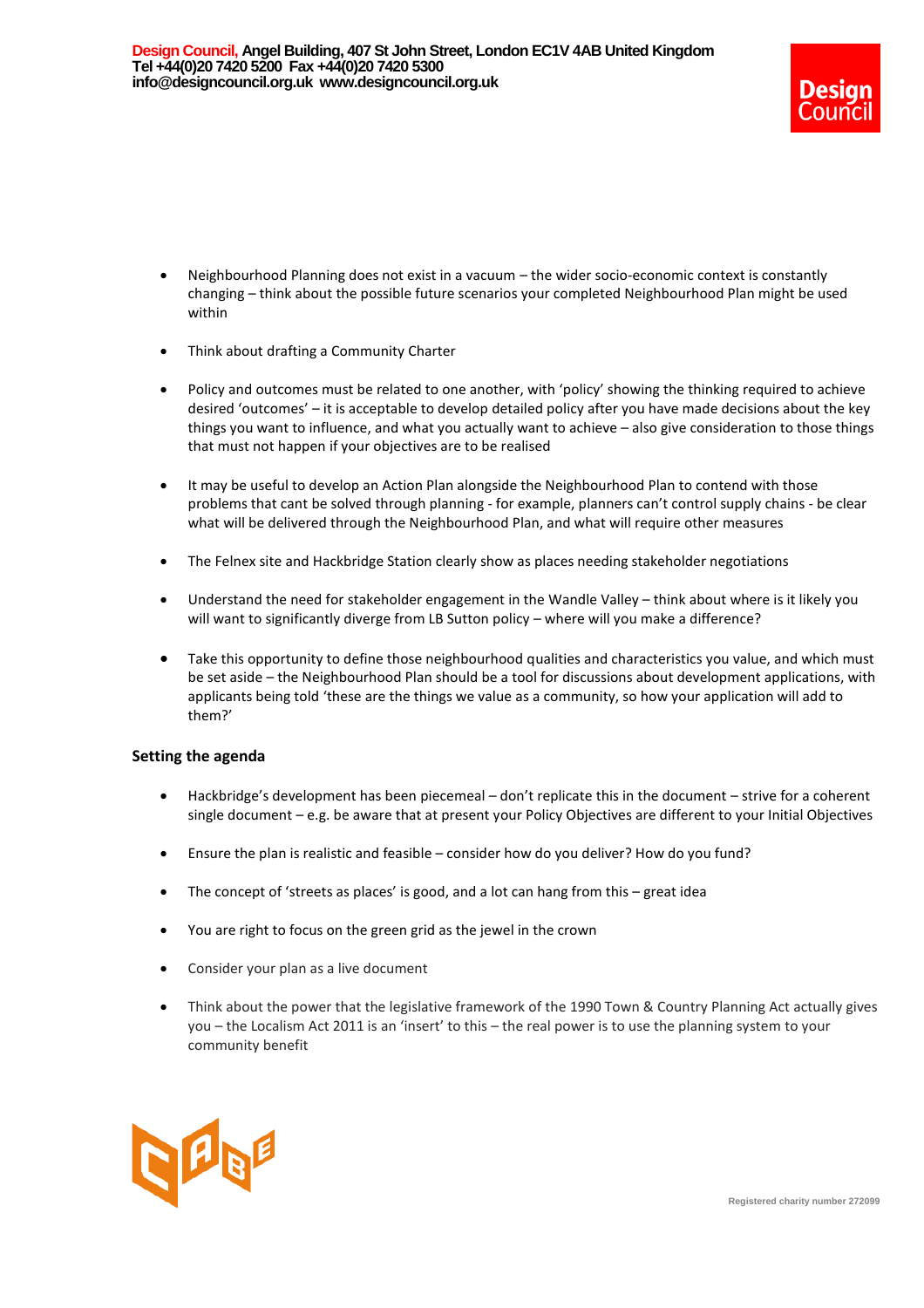

- Use Section 3 'Specific Site Proposals' to set out a development brief you are developing a document against which applications will be assessed – be clear about what you want to see in terms of contributing to the wider community
- Felnex is the 'big site' in your plan, incorporating all the debates around zero carbon development and/or offsets to upgrade existing building stock – you need to make sure you use planning in the optimal way
- Hackbridge is highly constrained, and you need to confront the harsh realities about where to direct your energies with the limited resources in your possession – in concise terms you have 5 key themes and the 1 Planet Living concept informing the emerging plan – it is important to 'hammer out' a collective view and related site specific proposals
- Be confident about questioning the Felnex master plan gain education about systems and policy areas there is a danger of it ultimately changing into something you don't want it to be
- Decide how important the issue of social housing is to you is Felnex or Hackbridge Station more important? This is a tough question but requires clarity
- Know that you won't have time to achieve all your contents page, and it's likely you won't be able to solve all your problems - some issues are better resolved through negotiation beyond the plan making process - by chasing a 'perfect plan' you may lose the biggest opportunities for change, such as the Felnex site
- It is always hard to set plan deadlines as you can't know don't know the number of consultation responses you will receive – September 2014 is probably a realistic target
- The initial consultation phase is valuable as the plan becomes a reality at this point, and the local authority can see what your objectives are – work towards making this happen
- You appear to be a very strong group, but be aware of things that might overtake you during the plan making process - strong leadership is important if you are to avoid producing a bland plan
- Be confident about your capabilities as you are already \*doing\* neighbourhood planning not having an adopted Neighbourhood Plan at this point in time need not, and should not, stop your other group activities
- Where Neighbourhood Plan delivery comes 'too late' e.g. during re-negotiations with a developer on a consented application such as at Felnex (it's possible the developer may be rushing without care and attention) apply a set of principles during negotiations which would result in a satisfactory outcome for all developers will only respond to change if they can sense the benefits to themselves
- Be clear about what you absolutely need from Felnex, such as a supermarket with street frontage, which could be 'exchanged' for allowing more units elsewhere on site – be hard-nosed as a group and seek a balance during negotiations - by trying for perfection you could lose everything

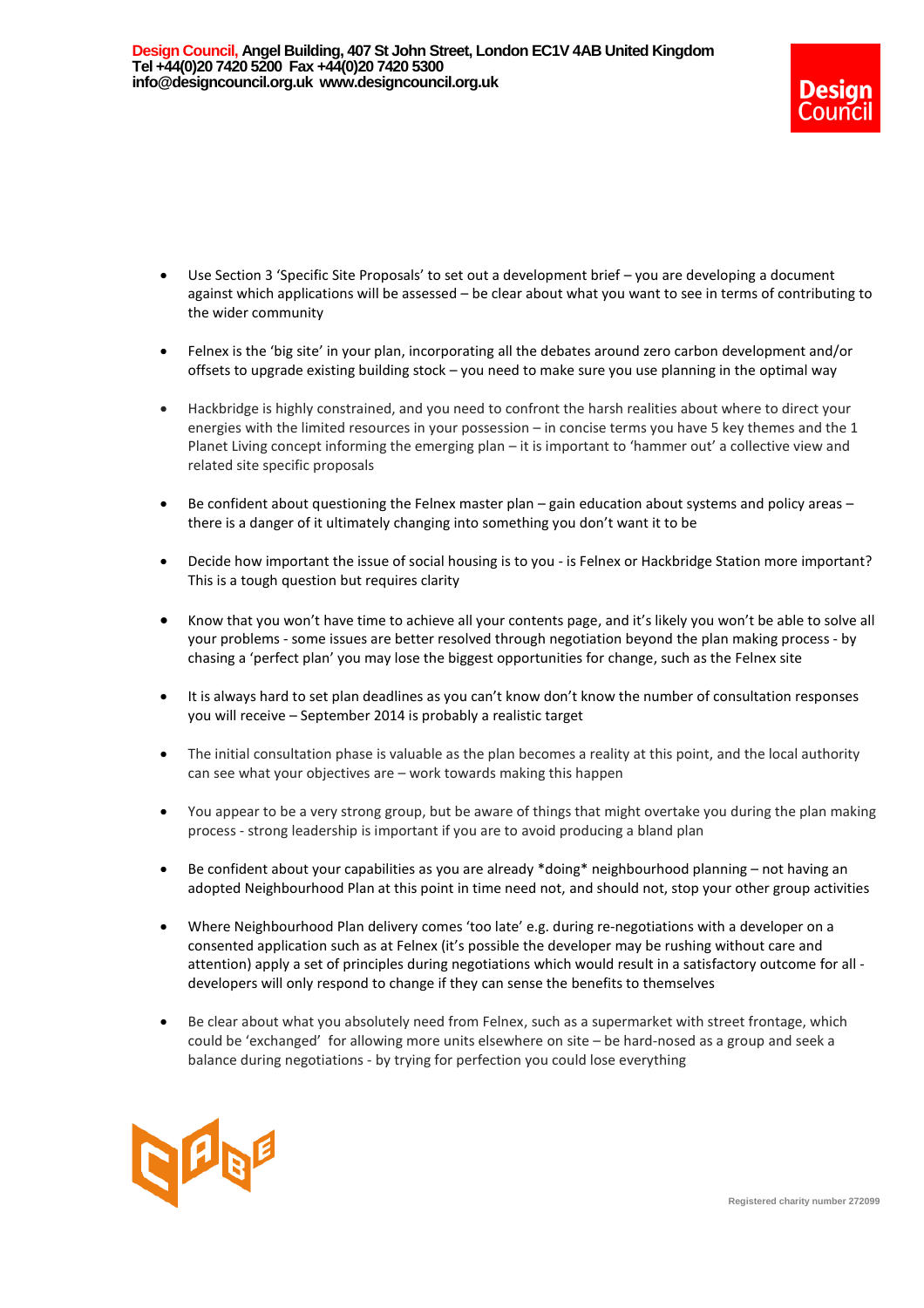

- Is there some detail to insert into the Project Proposal sections? Is there potential in the idea of 'Felnex A Sustainable Development'?
- Policy can be seen as a lever to obtain the outcomes you want a 'crunch point' if you need a policy to achieve your objectives, it will emerge – as a consequence don't worry about 'policy' unnecessarily – 'setting the agenda' is what you want to achieve – it actually doesn't matter if explicit 'policies' aren't drafted as in legal terms every word in the plan has equal weight and is a material consideration– at this point prioritise listing your objectives with 'policy' details to follow
- The Upper Eden Neighbourhood Plan identifies specific areas where Neighbourhood Plan policy has been required to differ substantially from local planning authority policy – this is a valuable exercise so think about giving sufficient attention to areas of difference from the LB Sutton Core Strategy
- Talk about specifics in your plan, e.g. Hackbridge's specific Green Corridor, and not all Green Corridors in LB Sutton, as these are discussed in LB Sutton's Core Strategy
- Even if you only produce a small number of key policies that are beyond those contained in LB Sutton's Core strategy, always think about their use in the context of Development Management
- Throw some darts in a map of the neighbourhood, and ask yourselves whether you have sufficient policies to protect against unwanted applications of varying kinds – residential, commercial – in the sites you hit
- Look to develop cross-cutting objectives throughout the plan construct further support for arguments where necessary in this manner
- Local authority Local Plans contain some very definitive policies 'we require' in addition to 'we encourage' policies – be aware that these 'encourage' policies contain far less weight, and can leave the public disappointed as they may not appreciate the difference and therefore get frustrated with perceived nondelivery – in this instance a 'we require' policy might be 'demonstrate 1 Planet living principles' – this decision could be an action point
- The plan would benefit from requiring development to 'complement' the area, as well as 'demonstrating' application of principles
- The plan must say something about Metropolitan Open Land don't miss this opportunity

## **Saying it clearly**

- Bear in mind the audience for your plan, and the ways in which the document will actually be used at present you have 4 documents in 1 – return to the document to separate objectives from aspirations from outcomes
- The 'Site' section of the draft plan is strong look to replicate this approach throughout the document